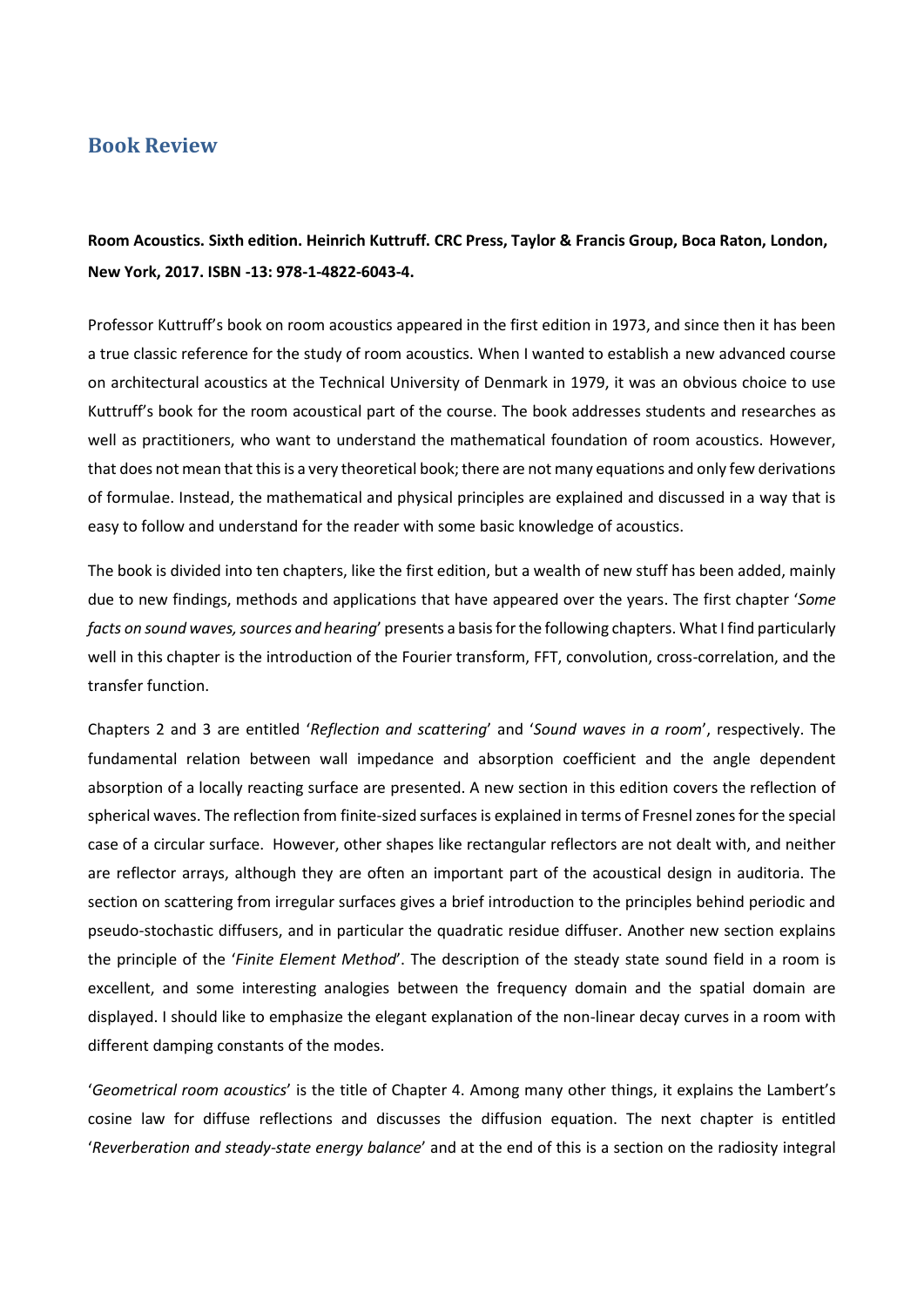and its application for analysing the influence of imperfect diffuseness. In Chapter 6 we come to '*Sound absorption and sound absorbers*' and again, this is a very clear and thorough exposition.

In Chapter 7 the difficult topic of '*Subjective room acoustics*' is dealt with. Audibility of single and multiple reflections, the '*Haas effect*' and colouration due to a comb filter are explained. Next follows room acoustical parameters related to clarity and the '*speech transmission index*' STI. The 'rapid *speech transmission index*' RASTI is also introduced, although this could have been left out since it is today considered obsolete. Parameters related to spaciousness include both groups of '*apparent source width*' and '*listener envelopment*'. A long section discusses the assessment of concert hall acoustics, and this includes the results from interesting and very recent references. The important use of factor analysisis demonstrated as a means to analyse the correlation between groups of objective and subjective parameters. Finally, and in order to make the discussion complete (as the author says), the ideas of Ando and his suggested four parameters are explained, namely in addition to the reverberation time and the sound pressure level, the more controversial '*initial time delay gap*' and '*interaural cross correlation*' IACC. These four parameters are combined into Ando's '*total subjective preference*' by using some weighting factors. However, the section concludes that the various investigations '*do not combine to form a well-rounded picture of subjective concert hall acoustics*'. Instead, the author expresses the hope that the auralisation techniques will '*help acoustical designers to create concert halls with satisfactory or even excellent listening conditions*'.

Chapter 8 is entitled '*Measuring techniques in room acoustics*'. A little unusual is the definition of the 1/3 octave band filter as covering the frequency interval of 5/4, which is the pure major third in music and in fact a good approximation to the exact definition (a tenth of a decade). After descriptions of loudspeakers and microphones for room acoustical measurements, the principle of measuring the impulse response is explained with emphasis on the techniques using '*maximum length sequences*' (MLS) and sine sweep. Next follows some room acoustic parameters that can be derived from the impulse response, including the echocriterion by Dietsch and Kraak. The autocorrelation function and its use for detecting colouration is also described. There is an interesting section on directional distribution and diffuseness of a sound field, including descriptions of various measurement devices for this special purpose. The last parts of this chapter deal with measurement of the absorption coefficient of materials and the scattering coefficient of surface structures. The '*Waterhouse effect*' and the related correction factor accounts for the total energy in a room relative to that measured in the central zone. It was originally derived for -, and is usually applied to the measurement of sound power of a source in a room. However, here the '*Waterhouse effect*' appears in a new and unusual connection, namely in the case when a sound absorbing test material covers the entire wall of a reverberation chamber.

Chapter 9 is entitled '*Design considerations and design procedures*' and the contents include prediction of noise level in rooms, handling the direct sound in auditoria, importance of room shape, and design of